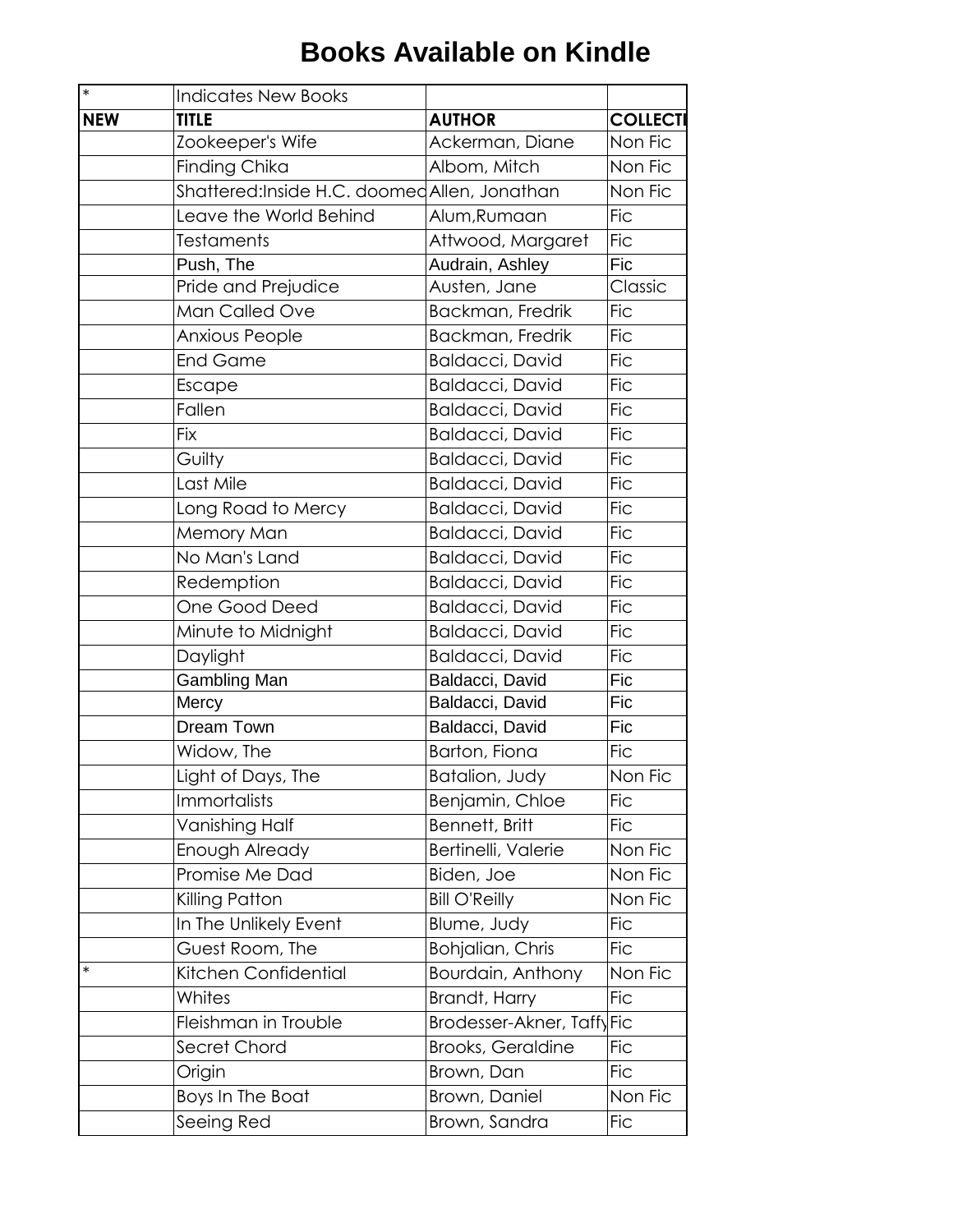| Tailspin                    | Brown, Sandra      | <b>Fic</b> |
|-----------------------------|--------------------|------------|
| Nomadland                   | Bruder, Jessica    | Non Fic    |
| Beauty of Dusk, The         | Bruni, Frank       | Non Fic    |
| Body, The                   | Bryson, Bill       | Non Fic    |
| <b>Four Thousand Weeks</b>  | Burkeman, Oliver   | Non Fic    |
| Make Me                     | Child, Lee         | <b>Fic</b> |
| Midnight Line               | Child, Lee         | <b>Fic</b> |
| Night School                | Child, Lee         | <b>Fic</b> |
| Past Tense                  | Child, Lee         | <b>Fic</b> |
| <b>Blue Moon</b>            | Child, Lee         | <b>Fic</b> |
| Sentinel, The               | Child, Lee         | <b>Fic</b> |
| <b>Atomic Habits</b>        | Clear, James       | Non Fic    |
| Girls, The                  | Cline, Emma        | <b>Fic</b> |
| President is Missing        | Clinton, Bill      | <b>Fic</b> |
| Don't Let Go                | Coben, Harlan      | <b>Fic</b> |
| Fool Me Once                | Coben, Harlan      | <b>Fic</b> |
| Home                        | Coben, Harlan      | <b>Fic</b> |
| Stranger                    | Coben, Harlan      | <b>Fic</b> |
| <b>Boy From The Woods</b>   | Coben, Harlan      | <b>Fic</b> |
| Win                         | Coben, Harlan      | <b>Fic</b> |
| Match, The                  | Coben, Harlan      | Fic        |
| Run Away                    | Coben, Harlon      | <b>Fic</b> |
| <b>Higher Loyalty</b>       | Comey, James       | Non Fic    |
| <b>Burning Room</b>         | Connelly, Michael  | <b>Fic</b> |
| Crossing                    | Connelly, Michael  | <b>Fic</b> |
| Dark Sacred Night           | Connelly, Michael  | <b>Fic</b> |
| Late Show, The              | Connelly, Michael  | <b>Fic</b> |
| Two Kinds of Truth          | Connelly, Michael  | <b>Fic</b> |
| Wrong Side of Goodbye       | Connelly, Michael  | <b>Fic</b> |
| Night Fire                  | Connelly, Michael  | <b>Fic</b> |
| Law of Innocence            | Connelly, Michael  | <b>Fic</b> |
| Dark Hours, The             | Connelly, Michael  | Fic        |
| Vanderbilt: The Rise & Fall | Cooper, Anderson   | Non Fic    |
| Paradox                     | Coulter, Catherine | <b>Fic</b> |
| <b>Going There</b>          | Couric, Katie      | Non Fic    |
| <b>Elephant Company</b>     | Croke, Vicki       | Non Fic    |
| American Dirt               | Cummings, Jeanine  | <b>Fic</b> |
| Last Thing He Told Me       | Dave, Laura        | Fic        |
| Girl Before, The            | Delaney, J.P       | <b>Fic</b> |
| Cuban Affair                | DeMille, Nelson    | <b>Fic</b> |
| Radiant Angel               | DeMille, Nelson    | <b>Fic</b> |
| <b>Boston Girl</b>          | Diamant, Anita     | <b>Fic</b> |
| All the Light We Cannot See | Doerr, Anthony     | <b>Fic</b> |
|                             |                    |            |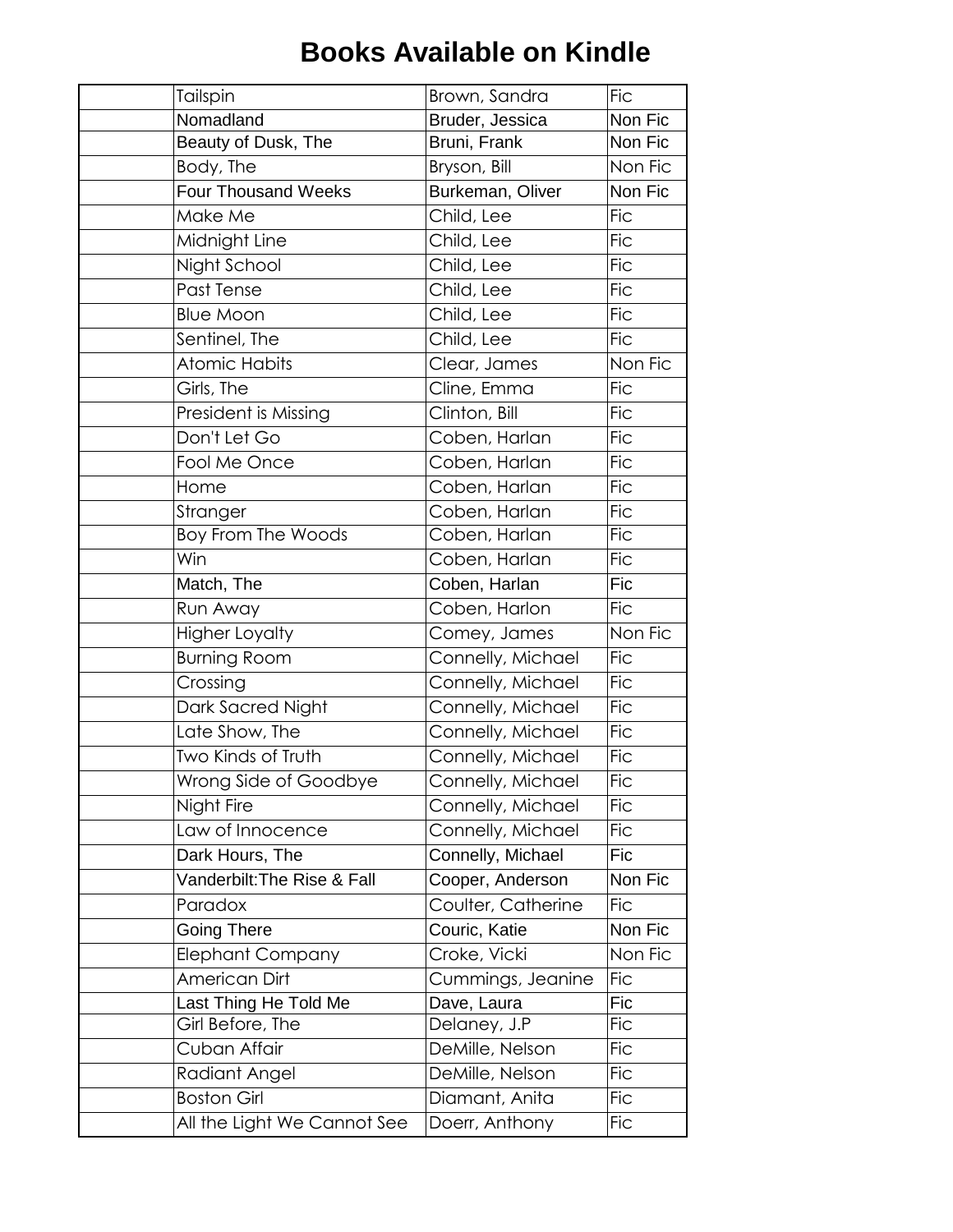| Cloud Cuckoo Land             | Fic<br>Doerr, Anthony                                   |
|-------------------------------|---------------------------------------------------------|
| Untamed                       | Non Fic<br>Doyle, Glennan                               |
| Manhattan Beach               | Egan, Jennifer<br><b>Fic</b>                            |
| Left on Tenth                 | Non Fic<br>Ephron, Delia                                |
| Tricky 22                     | Evanovich, Janet<br><b>Fic</b>                          |
| Turbo Twenty Three            | Evanovich, Janet<br><b>Fic</b>                          |
| <b>Twisted Twenty Six</b>     | <b>Fic</b><br>Evanovich, Janet                          |
| Fortune and Glory             | <b>Fic</b><br>Evanovich, Janet                          |
| Catch & Kill                  | Non Fic<br>Farrow, Ronan                                |
| Stranger in the Woods         | Non Fic<br>Finkel, Michael                              |
| $\ast$<br>Woman in the Window | <b>Fic</b><br>Finn, A.J.                                |
| <b>Total Power</b>            | <b>Fic</b><br>Flynn, Vince                              |
| Guest List, The               | Foley, Lucy<br><b>Fic</b>                               |
| Paris Apartment, The          | Fic<br>Foley, Lucy                                      |
| Column of Fire                | Follett, Ken<br><b>Fic</b>                              |
|                               | Non Fic<br>Al Franken, Giant of the Senat Franken, Al   |
| Searcher, The                 | French, Tana<br><b>Fic</b>                              |
| Thank You For Being Late      | Non Fic<br>Friedman, Thomas                             |
|                               | Ocean At The End of the Lane Gaiman, Neil<br><b>Fic</b> |
| Career of Evil                | Galbraith, Robert<br><b>Fic</b>                         |
| Cuckoo Calling                | Galbraith, Robert<br><b>Fic</b>                         |
| Silkworm                      | <b>Fic</b><br>Galbraith, Robert                         |
| <b>Before She Disappeared</b> | Gardner, Lisa<br>Fic                                    |
| Passion for Leadership        | Non Fic<br>Gates, Robert                                |
| <b>Still Alice</b>            | <b>Fic</b><br>Genova, Lisa                              |
| Little Paris Bookshop         | <b>Fic</b><br>George, Nina                              |
| All We Ever Wanted            | Giffin, Emily<br><b>Fic</b>                             |
| <b>First Comes Love</b>       | Giffin, Emily<br><b>Fic</b>                             |
| City of Girls                 | $\overline{F}$ ic<br>Gilbert, Elizabeth                 |
| Dark Places                   | Gillian Flynn<br><b>Fic</b>                             |
| Gone Girl                     | Gillian Flynn<br><b>Fic</b>                             |
| <b>Sharp Objects</b>          | Gillian Flynn<br><b>Fic</b>                             |
| Talking to Strangers          | Gladwell, Malcolm<br>Non Fic                            |
|                               | Non Fic<br>Maybe You Should Talk To Son Gottlieb, Lori  |
| Y is for Yesterday            | Grafton, Sue<br><b>Fic</b>                              |
| Killers of the Flower Moon    | Non Fic<br>Grann, David                                 |
| Camino Island                 | <b>Fic</b><br>Grisham, John                             |
| Gray Mountain                 | <b>Fic</b><br>Grisham, John                             |
| Reckoning, The                | <b>Fic</b><br>Grisham, John                             |
| Rogue Lawyer                  | Grisham, John<br><b>Fic</b>                             |
| Rooster Bar, The              | <b>Fic</b><br>Grisham, John                             |
| Whistler                      | Grisham, John<br><b>Fic</b>                             |
| Guardians                     | Grisham, John<br><b>Fic</b>                             |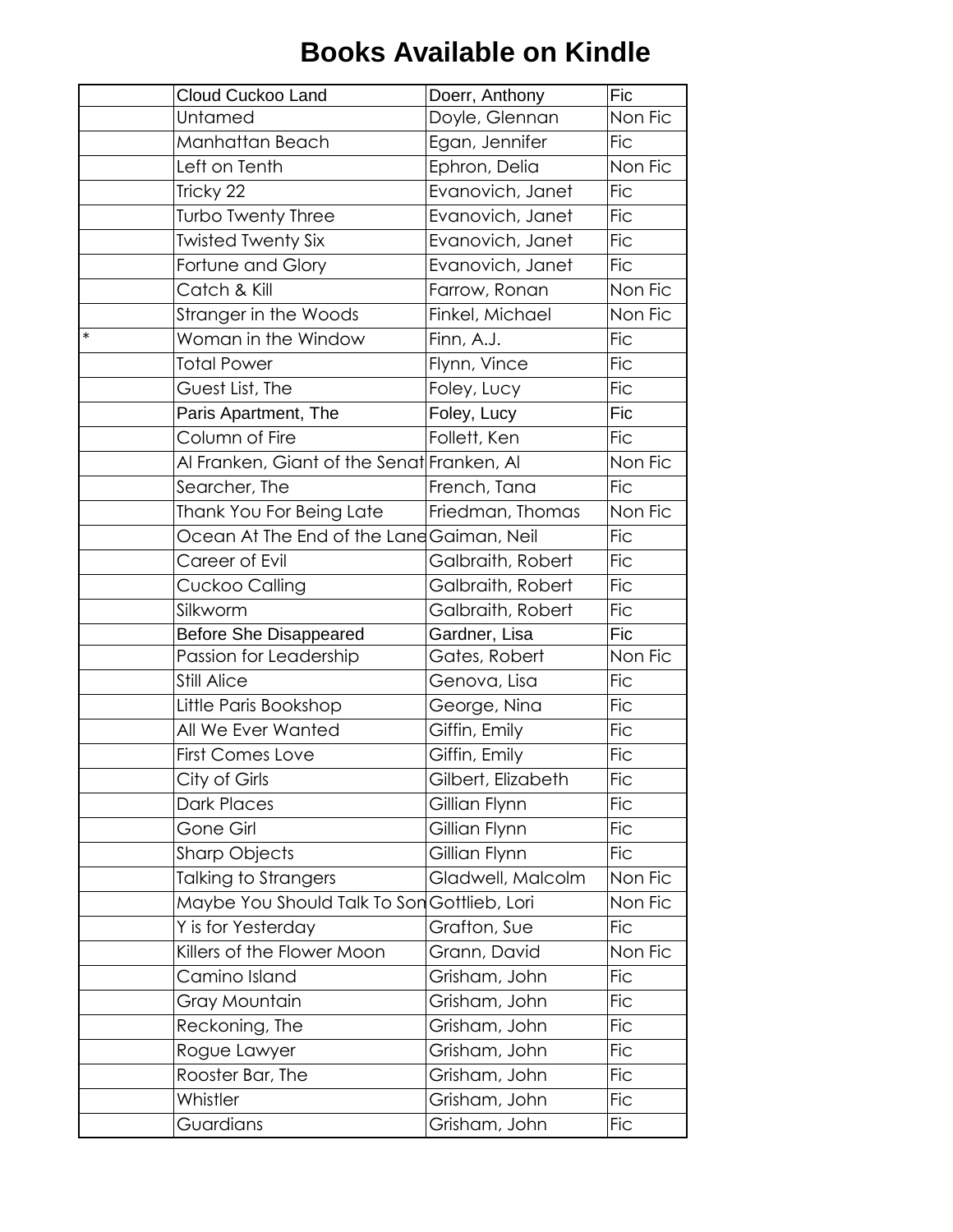|        | Camino Winds                | Grisham, John                | <b>Fic</b> |
|--------|-----------------------------|------------------------------|------------|
|        | Time for Mercy              | Grisham, John                | <b>Fic</b> |
|        | Sooley                      | Grisham, John                | Fic        |
|        | Judge's List, The           | Grisham, John                | Fic        |
| $\ast$ | <b>Sparring Partners</b>    | Grisham, John                | Fic        |
|        | <b>Fates and Furies</b>     | Groff, Lauren                | <b>Fic</b> |
|        | Water's Edge                | Gruen, Sara                  | <b>Fic</b> |
|        | Keep Sharp                  | Gupta, Sanjay                | Non Fic    |
|        | Midnight Library            | Haig, Brian                  | <b>Fic</b> |
|        | In The Kingdom of Ice       | <b>Hampton Sides</b>         | Non Fic    |
|        | <b>Great Alone</b>          | Hannah, Kristin              | <b>Fic</b> |
|        | Nightingale, The            | Hannah, Kristin              | <b>Fic</b> |
|        | Four Winds                  | Hannah, Kristin              | <b>Fic</b> |
|        | Dry                         | Harper, Janice               | <b>Fic</b> |
|        | Girl on a Train             | Hawkins, Paula               | <b>Fic</b> |
|        | Into the Water              | Hawkins, Paula               | <b>Fic</b> |
|        | Slow Fire Burning           | Hawkins, Paula               | Fic        |
|        | <b>Before The Fall</b>      | Hawley, Noah                 | <b>Fic</b> |
|        | Paper Palace, The           | <b>Heller Cowley Miranda</b> | Fic        |
|        | An Anonymous Girl           | Hendricks, Greer             | <b>Fic</b> |
|        | Wife Between Us             | Hendricks, Greer             | <b>Fic</b> |
|        | People We Meet On Vacation  | Henry, Emily                 | <b>Fic</b> |
|        | <b>Good Sister</b>          | Hepworth, Sally              | Fic        |
|        | Identicals, The             | Hilderbrand, Elin            | <b>Fic</b> |
|        | Perfect Couple, The         | Hilderbrand, Elin            | <b>Fic</b> |
|        | Rumor, The                  | Hilderbrand, Elin            | <b>Fic</b> |
|        | Summer of '69               | Hilderbrand, Elin            | <b>Fic</b> |
|        | 28 Summers                  | Hilderbrand, Elin            | <b>Fic</b> |
|        | Golden Girl                 | Hilderbrand, Elin            | Fic        |
| $\ast$ | <b>Hotel Nantucket</b>      | Hilderbrand, Elin            | Fic        |
|        | Unbroken                    | Hillenbrand, Laura           | Non Fic    |
|        | Girl Wash Your Face         | Hollis, Rahcel               | Non Fic    |
|        | It Ends With Us             | Hoover, Colleen              | Fic        |
|        | Sleep Revolution, The       | Huffington, Ariana           | Non Fic    |
|        | <b>Code Breaker</b>         | Isaacson, Walter             | Non Fic    |
|        | Leonardo Da Vinci           | Isaacson, Walter             | Non Fic    |
|        | <b>Russian Roulette</b>     | Isikoff, M                   | Non Fic    |
|        | <b>Fifty Shades of Grey</b> | James, E.L                   | <b>Fic</b> |
|        | Some Luck                   | Jane Smiley                  | <b>Fic</b> |
|        | When Breath Becomes Air     | Kalanithi, Paul              | Non Fic    |
|        | Ask Again, Yes              | Keane, Mary Beth             | <b>Fic</b> |
|        | Say Nothing                 | Keefe, Patrick Radde Non Fic |            |
|        | <b>Breakdown</b>            | Kellerman, Jonathan          | <b>Fic</b> |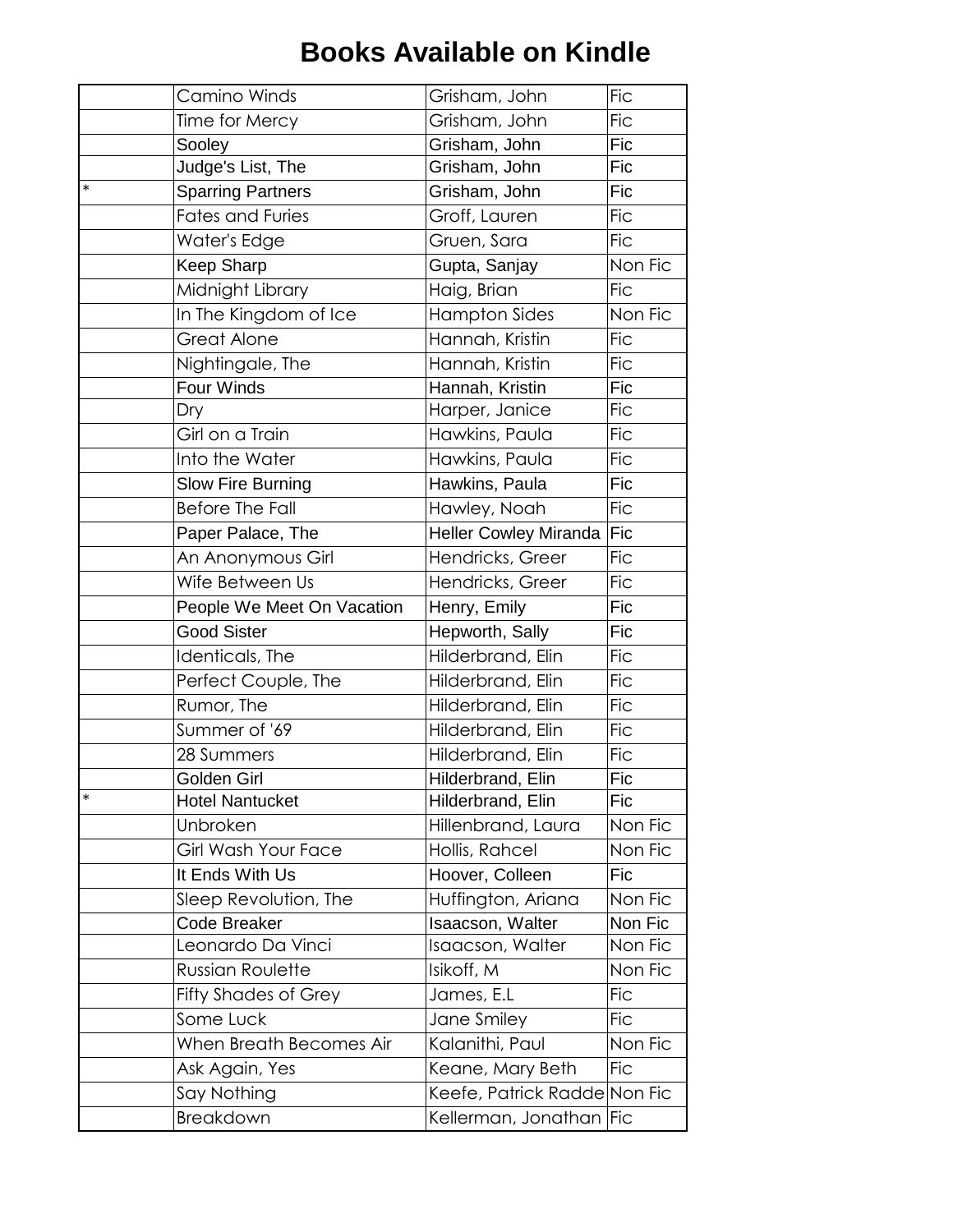| How To Be An Antiracist                       | Kendi, Ibrahm X              | Non Fic    |
|-----------------------------------------------|------------------------------|------------|
| Invention of Wings                            | Kidd, Sue Monk               | <b>Fic</b> |
| Thomas Jefferson and the Trip Kilmeade, Brian |                              | Non Fic    |
| Unsheltered                                   | Kingsolver, Barbara          | <b>Fic</b> |
| Orphan Train                                  | Kline, Christina             | <b>Fic</b> |
| Piece of the World                            | Kline, Christina             | <b>Fic</b> |
| Luckiest Girl Alive                           | Knoll, Jessica               | <b>Fic</b> |
| Life-Changing Magic of Tidyin Kondo, Marie    |                              | Non Fic    |
| American Sniper                               | Kyle, Chris                  | Non Fic    |
| Girl in the Spider's Web                      | Lagercrantz, David           | <b>Fic</b> |
| Maid: Hard Work, Low Pay                      | Land, stephanie              | Non Fic    |
| <b>Dead Wake</b>                              | Larson, Erik                 | Non Fic    |
| Splendid and the Vile                         | Larson, Erik                 | Non Fic    |
| Go Set A Watchman                             | Lee, Harper                  | <b>Fic</b> |
| Flash Boys                                    | Lewis, Michael               | Non Fic    |
| Undoing Project, The                          | Lewis, Michael               | Non Fic    |
| Premonition, The                              | Lewis, Michael               | <b>Fic</b> |
| H is for Hawk                                 | Macdonald, Helen             | Non Fic    |
| Lila                                          | Marilynne Robinson           | <b>Fic</b> |
| Bobby Kennedy:A Raging Spir Matthews, Chris   |                              | Non Fic    |
| Dark Money                                    | Mayer, Jane                  | Non Fic    |
| Wright Brothers, The                          | McCullough, David            | Non Fic    |
| Pioneers, The                                 | McCullough, David            | Non Fic    |
| When The Starts Go Dark                       | McLain, Paula                | <b>Fic</b> |
| Make Your Bed                                 | McRaven, William             | Non Fic    |
| Soul of America                               | Meacham, Jon                 | Non Fic    |
| <b>Silent Patient</b>                         | Michaelides, Alex            | <b>Fic</b> |
| <b>Big Little Lies</b>                        | Moriarty, Liane              | <b>Fic</b> |
| Nine Perfect Strangers                        | Moriarty, Liane              | Fic        |
| <b>Truly Madly Guilty</b>                     | Moriarty, Liane              | <b>Fic</b> |
| <b>Apples Never Fall</b>                      | Moriarty, Liane              | Fic        |
| After You                                     | Moyes, Jo Jo                 | <b>Fic</b> |
| Still Me                                      | Moyes, Jojo                  | <b>Fic</b> |
| Giver of Stars                                | Moyes, JoJo                  | <b>Fic</b> |
| Gene, The                                     | Mukherjee, Siddharth Non Fic |            |
| Dear Edward                                   | Napolitano, Ann              | <b>Fic</b> |
| Little Fires                                  | Ng, Celeste                  | <b>Fic</b> |
| Promised Land                                 | Obama, Barack                | Non Fic    |
| Becoming                                      | Obama, Michelle              | Non Fic    |
| Killing the Rising Sun                        | O'Rielly, Bill               | Non Fic    |
| Library Book, The                             | Orlean, Susan                | Non Fic    |
| Where the Crawdads Sing                       | Owens, Delia                 | <b>Fic</b> |
| Commonwealth                                  | Patchett, Ann                | <b>Fic</b> |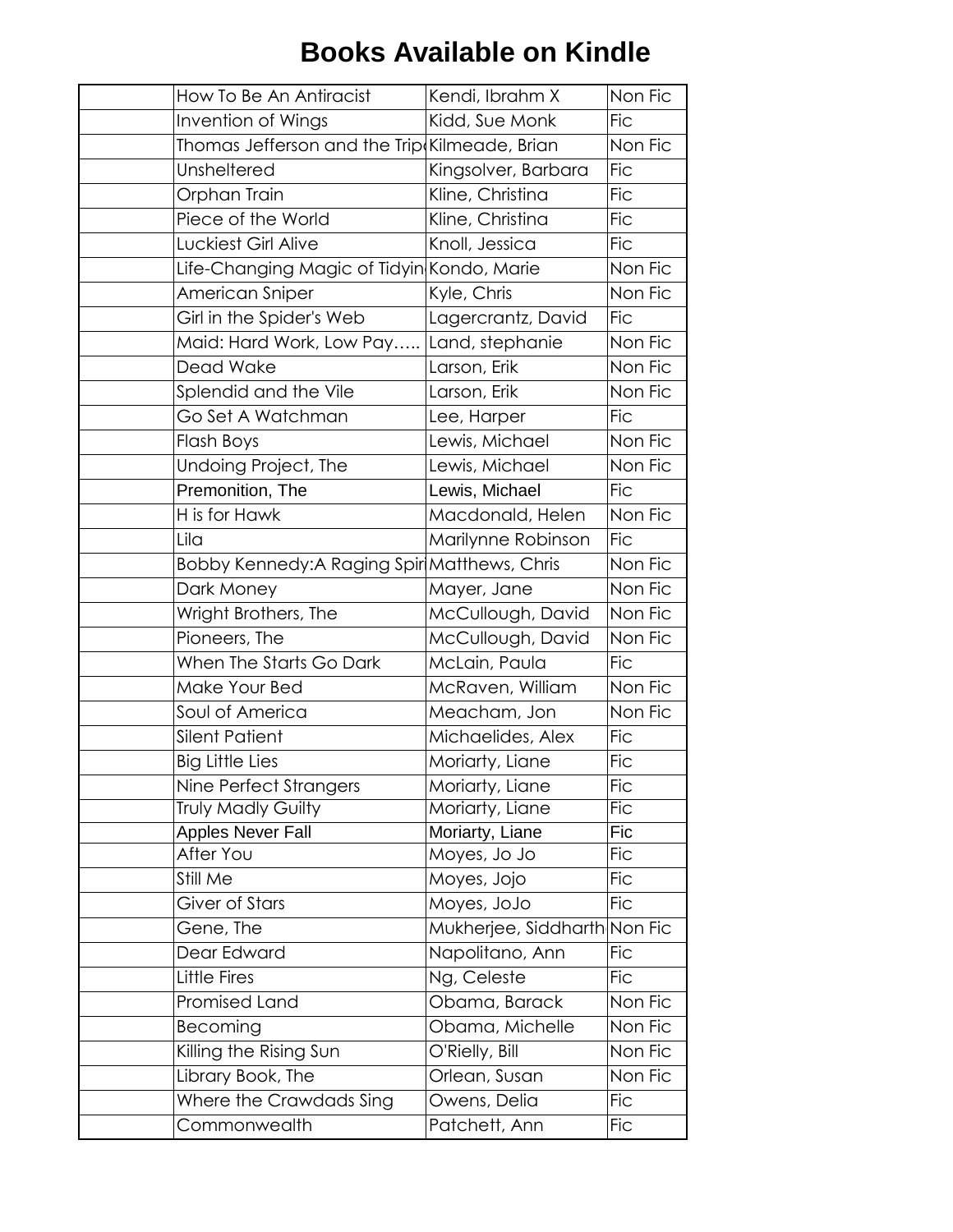|        | Dutch House                                       | Patchett, Ann                 | <b>Fic</b> |
|--------|---------------------------------------------------|-------------------------------|------------|
|        | Hope to Die                                       | Patterson, James              | <b>Fic</b> |
|        | NYPD Red 3                                        | Patterson, James              | <b>Fic</b> |
|        | Private Vegas                                     | Patterson, James              | <b>Fic</b> |
|        | All American Murder                               | Patterson, James              | Non Fic    |
| $\ast$ | <b>Keep The Memories</b>                          | Paxton, Max                   | Non Fic    |
|        | Sanatorium, The                                   | Pease, Sarah                  | Fic        |
|        | Kingdom of the Blind                              | Penny, Louise                 | <b>Fic</b> |
|        | <b>Better Man</b>                                 | Penny, Louise                 | <b>Fic</b> |
|        | All the Devils Are Here                           | Penny, Louise                 | <b>Fic</b> |
|        | <b>Madness of Crowds</b>                          | Penny, Louise                 | <b>Fic</b> |
|        | <b>Valiant Ambition</b>                           | Philbrick, Nathaniel          | Non Fic    |
|        | <b>Small Great Things</b>                         | Picoult, Jodi                 | <b>Fic</b> |
|        | Spark of Light                                    | Picoult, Jodi                 | <b>Fic</b> |
|        | Book of Two Ways                                  | Picoult, Jodi                 | <b>Fic</b> |
|        | Wish You Were Here                                | Picoult, Jodi                 | Fic        |
|        | Maid, The                                         | Prose, Nita                   | <b>Fic</b> |
|        | Miller's Valley                                   | Quindlen, Ann                 | <b>Fic</b> |
|        | Alternate Side                                    | Quindlen, Anna                | <b>Fic</b> |
|        | Nanaville                                         | Quindlen, Anna                | Non Fic    |
|        | Such A Fun Age                                    | Reid, Kiley                   | <b>Fic</b> |
|        | <b>Malibu Rising</b>                              | Reid, Taylor Jenkins          | <b>Fic</b> |
|        | Seven Husbands of Evelyn HugdReid, Taylor Jenkins |                               | Fic        |
|        | <b>Connections In Death</b>                       | Robb, J.D                     | <b>Fic</b> |
|        | Abandoned in Death                                | Robb, J.D                     | <b>Fic</b> |
| *      | Golden in Death                                   | Robb, J.D.                    | <b>Fic</b> |
|        | Money: Master the game                            | Robbins, Anthony              | Non Fic    |
|        | Come Sundown                                      | Roberts, Nora                 | <b>Fic</b> |
|        | <b>Shelter in Place</b>                           | Roberts, Nora                 | <b>Fic</b> |
|        | Year One                                          | Roberts, Nora                 | <b>Fic</b> |
|        | Normal People                                     | Rooney, Sally                 | <b>Fic</b> |
|        | After Anna                                        | Scottoline, Lisa              | <b>Fic</b> |
|        | Feared                                            | Scottoline, Lisa              | <b>Fic</b> |
|        | Most Wanted                                       | Scottoline, Lisa              | <b>Fic</b> |
|        | One Perfect Lie                                   | Scottoline, Lisa              | <b>Fic</b> |
|        | Someone Knows                                     | Scottoline, Lisa              | <b>Fic</b> |
|        | What Happened to The Bennescottoline, Lisa        |                               | <b>Fic</b> |
|        | Is This Anything                                  | Seinfeld, Jerry               | Non Fic    |
|        | One Italian Summer                                | Serle, Rebecca                | Fic        |
|        | Inheritance                                       | Shapiro, Dani                 | Non Fic    |
|        | Hidden Figures                                    | Shetterly, Margot Lee Non Fic |            |
|        | <b>Stars are Fire</b>                             | Shreve, Anita                 | <b>Fic</b> |
|        | <b>Black Widow</b>                                | Silva, Daniel                 | <b>Fic</b> |
|        |                                                   |                               |            |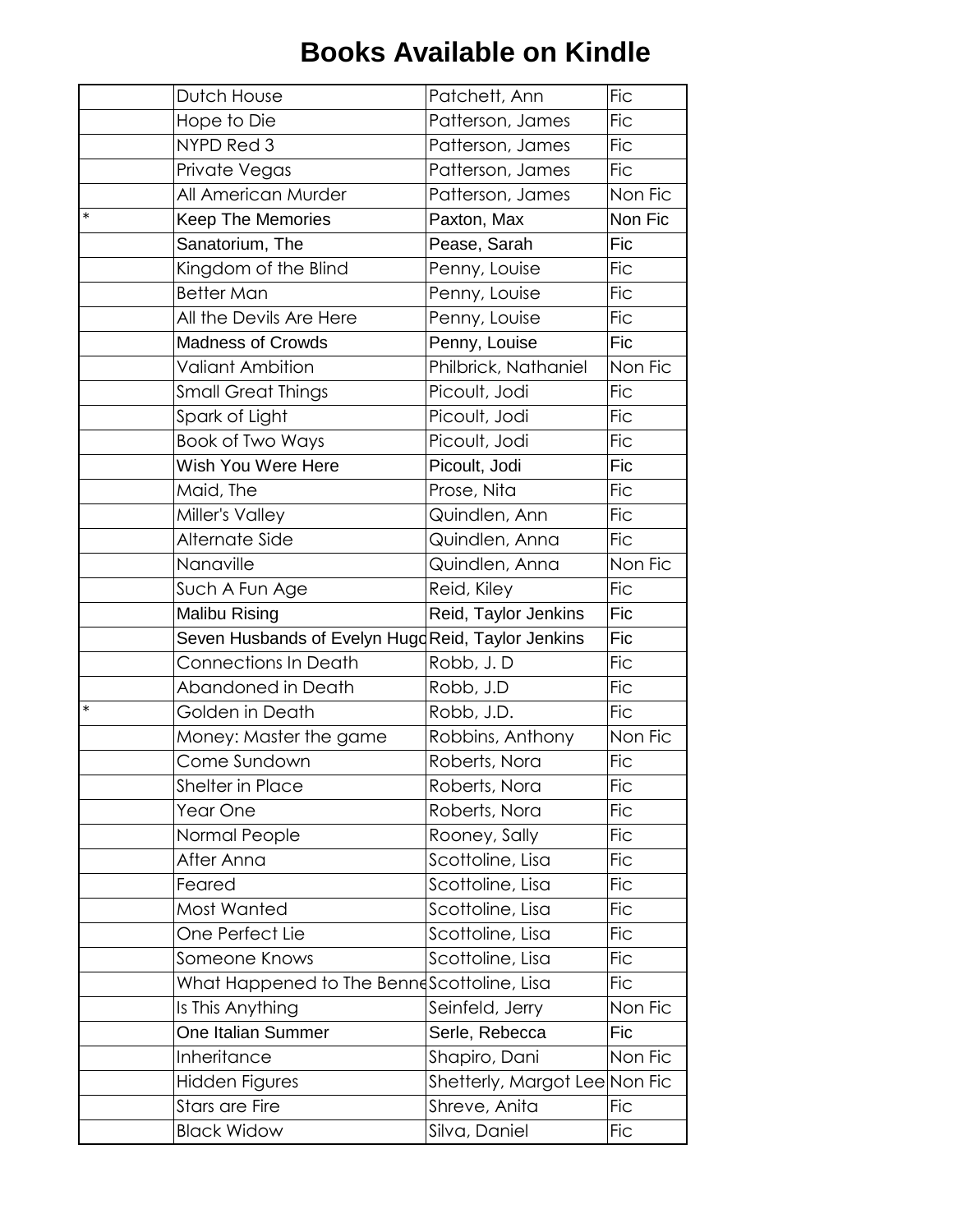| English Spy, The                                  | Silva, Daniel      | <b>Fic</b> |
|---------------------------------------------------|--------------------|------------|
| <b>Heist</b>                                      | Silva, Daniel      | <b>Fic</b> |
| House of Spies                                    | Silva, Daniel      | <b>Fic</b> |
| Other Woman, The                                  | Silva, Daniel      | <b>Fic</b> |
| New Girl                                          | Silva, Daniel      | <b>Fic</b> |
| Order, The                                        | Silva, Daniel      | <b>Fic</b> |
| Cellist, The                                      | Silva, Daniel      | Fic        |
| Summer Before the War                             | Simonson, Helen    | <b>Fic</b> |
| Eligible                                          | Sittenfeld, Curtis | <b>Fic</b> |
| Born to Run                                       | Springsteen, Bruce | Non Fic    |
| Prodigal Son                                      | Steel, Danielle    | <b>Fic</b> |
| <b>Blessing in Disguise</b>                       | Steel, Danielle    | <b>Fic</b> |
| Dear Martin                                       | Stone, Nic         | <b>Fic</b> |
| Wild                                              | Strayed, Cheryl    | Non Fic    |
| My Name is Lucy Barton                            | Strout, Elizabeth  | <b>Fic</b> |
| Olive, Again                                      | Strout, Elizabeth  | <b>Fic</b> |
| Nest, The                                         | Sweeney, Cynthia   | <b>Fic</b> |
| Goldfinch                                         | Tartt, Donna       | <b>Fic</b> |
| Code of Conduct                                   | Thor, Brad         | <b>Fic</b> |
| Foreign Agent                                     | Thor, Brad         | <b>Fic</b> |
| Anna Karenina                                     | Tolstoy, Leo       | Classic    |
| <b>American Heiress</b>                           | Toobin, Jeffrey    | Non Fic    |
| Gentleman in Mowcow                               | Towles, Amor       | <b>Fic</b> |
| Lincoln Highway                                   | Towles, Amor       | Fic        |
| Taste:My Life Through Food                        | Tucci, Stanley     | <b>Fic</b> |
| Unbelievable                                      | Tur, Katy          | Non Fic    |
| Spool of Blue Thread, A                           | Tyler, Anne        | <b>Fic</b> |
| <b>Hillbilly Elegy</b>                            | Vance, J.D         | Non Fic    |
| Turn of the Key                                   | Ware, Ruth         | <b>Fic</b> |
| One by One                                        | Ware, Ruth         | <b>Fic</b> |
| Paying Guests                                     | Waters, Sarah      | <b>Fic</b> |
| Mrs. Everything                                   | Weiner, Jennifer   | <b>Fic</b> |
| <b>That Summer</b>                                | Weiner, Jennifer   | <b>Fic</b> |
| Educated: A Memoir                                | Westover, Tara     | Non Fic    |
| Underground Railroad                              | Whitehead, Colson  | <b>Fic</b> |
| Caste: The Origins of our Disco Wilkerson, Isabel |                    | Non Fic    |
| Before We Were Yours                              | Wingate, Lisa      | <b>Fic</b> |
| Fire and Fury                                     | Wolff, Michael     | Non Fic    |
| <b>Below the Belt</b>                             | Woods, Stuart      | <b>Fic</b> |
| Unbound                                           | Woods, Stuart      | <b>Fic</b> |
| <b>Skin Game</b>                                  | Woods, Stuart      | <b>Fic</b> |
| Treason                                           | Woods, Stuart      | <b>Fic</b> |
| Fear                                              | Woodward, Bob      | Non Fic    |